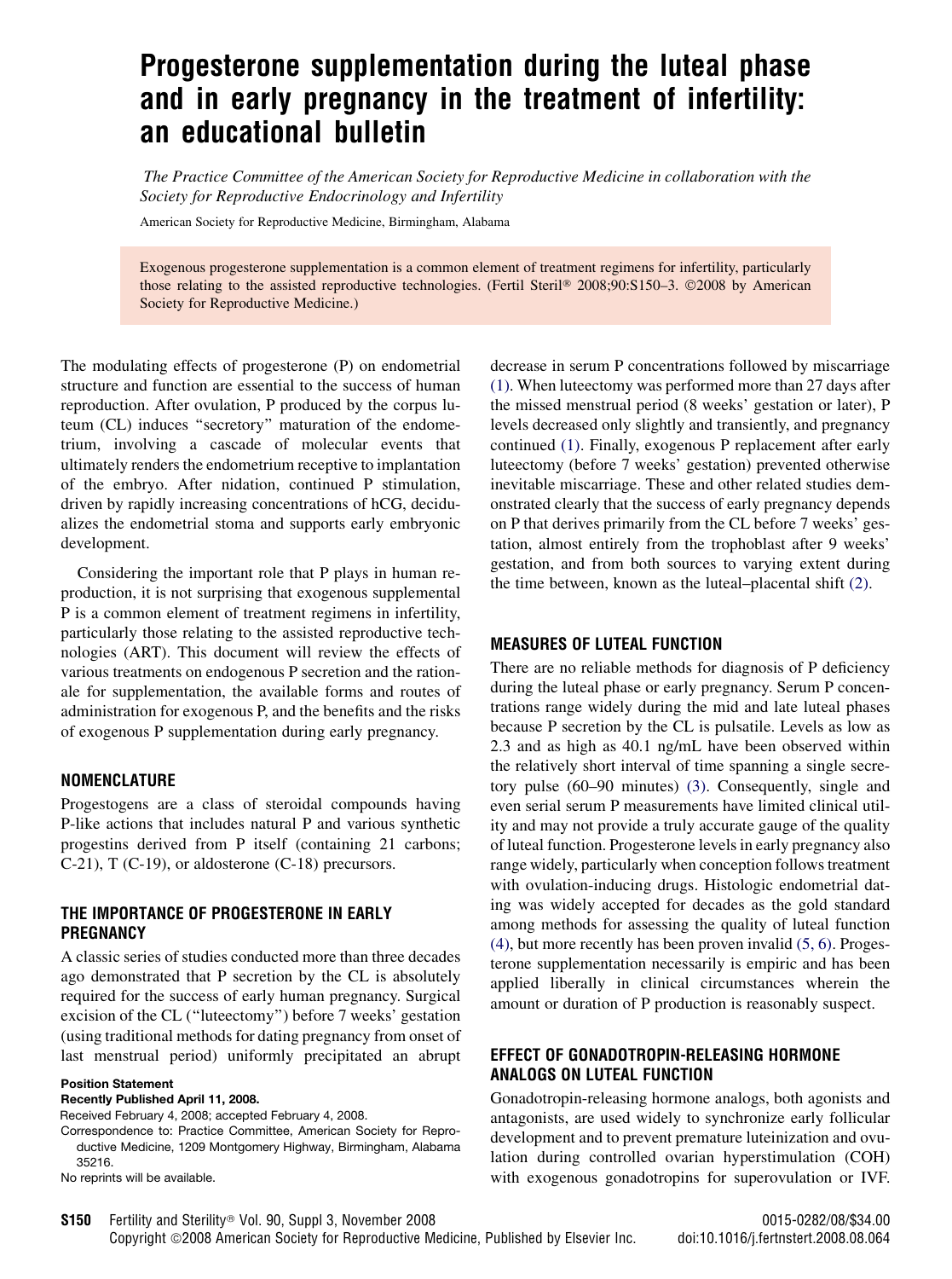However, their mechanisms of action also threaten the quality of luteal function that follows ovulation or oocyte retrieval.

Long-acting GnRH agonists (e.g., leuprolide, nafarelin, goserelin) have a two-phased action on pituitary gonadotropin secretion. Initially, agonists stimulate gonadotropin release directly, but continued stimulation ultimately downregulates pituitary GnRH receptors and thereby suppresses gonadotropin secretion. Once down-regulated, pituitary function is slow to recover and does not return to normal until 2–3 weeks after agonist treatment ends [\(7\)](#page-2-0). Because normal CL function depends on pituitary LH stimulation, some form of luteal phase support is considered prudent, if not essential, to prevent any P deficiency that might jeopardize the success of implantation or early pregnancy [\(7, 8\)](#page-2-0).

The GnRH antagonists block pituitary GnRH receptors directly. Consequently, their onset of action is immediate and their effects more profound than those of long-acting agonists. Like the GnRH agonists, antagonists often are used to prevent a premature LH surge during stimulation with exogenous gonadotropins for ovulation induction, superovulation, or IVF. Whereas treatment with long-acting agonists typically begins during the luteal phase of the cycle preceding stimulation, antagonists are administered for a shorter interval of days, usually beginning when the lead follicle reaches 13–14 mm in mean diameter. Although the corresponding duration of pituitary suppression is shorter than after treatment with an agonist, GnRH antagonist treatment also predisposes to poor luteal function, regardless of whether recombinant LH, hCG, or a GnRH agonist is used to trigger ovulation  $(9, 10)$ .

Overall, the weight of available evidence supports using some form of luteal phase support when treatment has included any GnRH analog, agonist or antagonist. A 2002 meta-analysis of randomized controlled trials of IVF cycles using GnRH agonists observed that all luteal phase support regimens (IM or vaginally administered P and hCG) yield significantly higher pregnancy rates (PR), compared with placebo or no treatment [\(11\).](#page-3-0) A 2004 Cochrane systematic review of 59 studies concluded that in IVF cycles involving down-regulation with a long-acting GnRH agonist, P supplementation (administered vaginally or by IM injections) achieved higher ongoing PRs per embryo transfer compared with placebo or no treatment (odds ratio [OR] 2.38, 95% confidence interval [CI] 1.32–4.29) [\(12\)](#page-3-0).

# METHODS OF LUTEAL SUPPORT

Progesterone can be administered orally, vaginally, or by IM injections. Oral P supplementation is the least common method because two randomized controlled trials observed significantly lower implantation rates and PRs, higher miscarriage rates, or both, in women receiving oral micronized P supplementation, compared with women receiving IM or vaginally administered P [\(13, 14\)](#page-3-0). Intramuscular P in oil (50 mg/day) generates circulating P concentrations at or above the physiological range. Vaginally administered P yields lower serum levels, but nonetheless achieves endometrial tissue concentrations up to 30-fold greater than those achieved with IM P [\(15\)](#page-3-0).

Progesterone can be administered vaginally in an 8% gel, compounded suppositories, or in tablets containing micronized P. The effects of treatment with vaginal suppositories or tablets in doses ranging between 200 and 600 mg/day appear comparable to those achieved by administration of a gel containing 90 mg of P, but investigations aimed at comparing the efficacy of the differing forms of vaginally administered P have been limited by relatively small study cohorts.

The relative effectiveness of the vaginal and IM routes of P supplementation has been controversial. A clinical trial involving 250 women in a first IVF cycle, randomized to receive IM P (50 mg/day) or vaginal micronized P supplementation (200 mg/day), observed higher PRs in the group treated with IM P [\(16\)](#page-3-0). A second open label randomized trial involving 201 women yielded similar results; the ageadjusted odds ratios for clinical PR, implantation rates, and live birth rates all favored the group that received IM P supplementation over the one receiving treatment with a vaginally administered P gel [\(17\).](#page-3-0) In contrast, another study of IVF outcomes in a group of 262 women supplemented with  $E_2$  valerate in combination with either IM P (50 mg/ day) or vaginal micronized P (600 mg/day) observed no differences in clinical PRs between the groups [\(18\)](#page-3-0). In addition, first trimester miscarriage rates were significantly lower in women receiving vaginal P supplementation, although their plasma concentrations also were lower than in those treated with IM P. The Cochrane systematic review of clinical trials examining outcomes in IVF cycles involving treatment with a long-acting GnRH agonist concluded that [1] clinical PRs per embryo transfer in women receiving vaginal or IM P supplementation were not significantly different (OR 0.82, CI 0.67–1.01), and [2] the optimal route of P administration has not been established [\(12\).](#page-3-0)

The necessary or optimal duration of supplemental P therapy also has not been established firmly. Evidence derived from the classic luteectomy studies described previously indicates that P supplementation is most important during the first 5 weeks after conception (7 weeks' gestation) and almost certainly unnecessary beyond 7 weeks after conception (9 weeks' gestation) [\(1, 2\)](#page-2-0).

Luteal support is most commonly provided by treatment with supplemental P but also can be achieved effectively by administration of exogenous hCG. In IVF cycles involving treatment with a long-acting GnRH agonist, hCG stimulation of luteal function and P supplementation have similar effectiveness. In an analysis of combined data from six clinical trials involving a total of 1,038 women, the ongoing PR per embryo transfer in cycles supplemented directly with P was not significantly different from that in cycles supplemented with hCG (OR 0.94, 95% CI 0.70–1.27) [\(12\).](#page-3-0) However, the risk for ovarian hyperstimulation syndrome (OHSS) was significantly lower for women receiving P supplementation than for those treated with hCG (OR 0.46, 95% CI 0.26–0.81) [\(12\)](#page-3-0).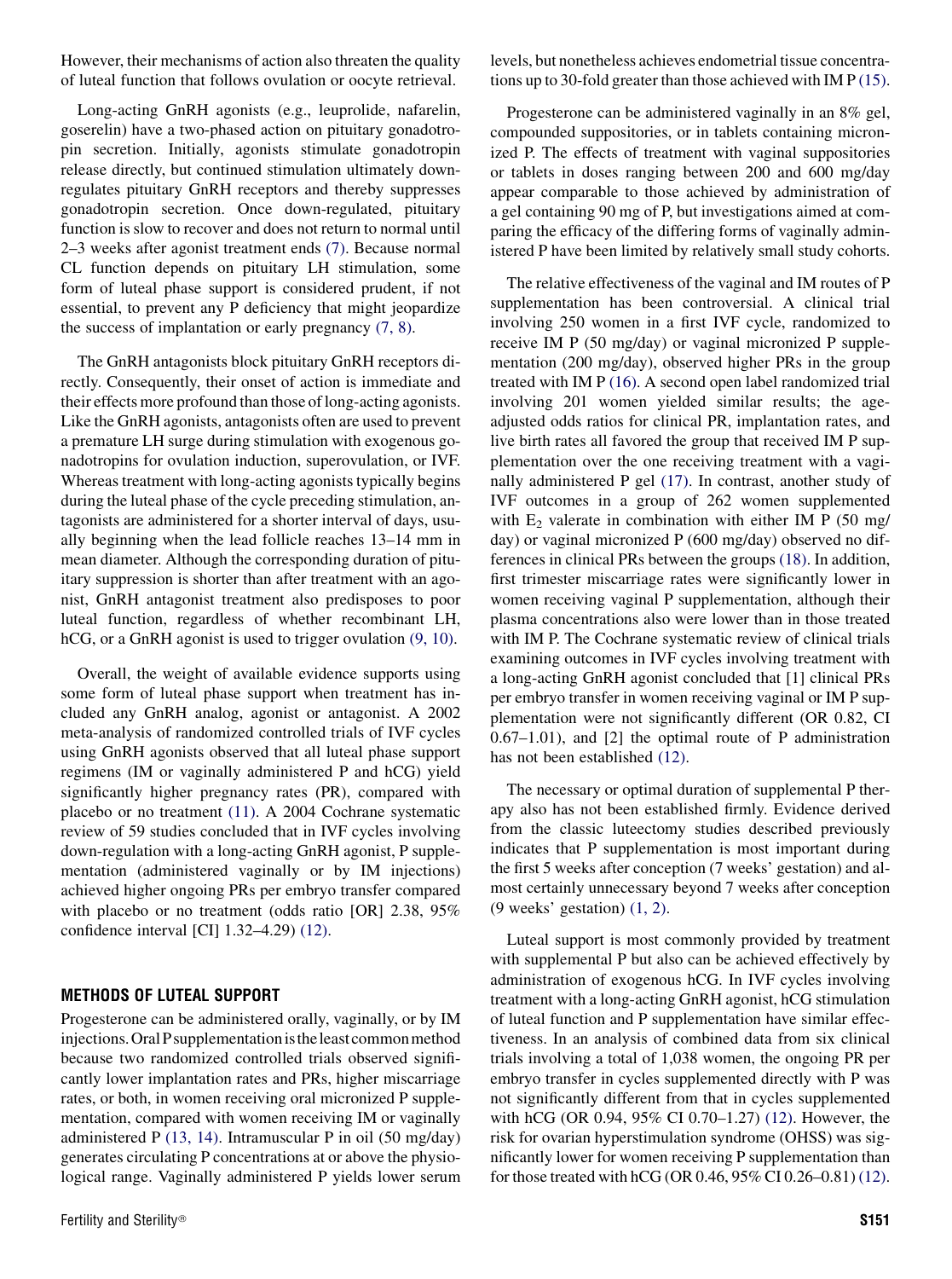# <span id="page-2-0"></span>RISKS OF PROGESTERONE SUPPLEMENTATION

The weight of available evidence indicates that the most common forms of P supplementation during early pregnancy pose no significant risk to mother or fetus. One retrospective case control study has observed an association between maternal exposure to exogenous progestogens during early pregnancy and an increased risk for hypospadias in their infants (OR 2.2, 95% CI 1.0–5.0) [\(19\).](#page-3-0) However, for 30 of the 42 cases described in the report, the type and duration of progestogen treatment was not known or specified. Because certain progestogens possess weak androgenic and antiandrogenic properties, it is quite possible that the observed association between early maternal progestogen exposure and the risk of hypospadias may be attributed largely, if not entirely, to use of progestins that bind to the androgen receptor. There is no direct evidence to indicate that supplementation with P itself during early pregnancy poses any significant risk of hypospadias or other types of birth defects. The increased risk for hypospadias observed in infants conceived by intracytoplasmic sperm injection (ICSI) most likely can be attributed to genetic factors related to paternal subfertility [\(20\).](#page-3-0)

In 1999, the US Food and Drug Administration (FDA) conducted a thorough review of the relevant published scientific data, which yielded the following key findings:

- Controlled studies show no increase in congenital anomalies, including genital abnormalities in male or female infants, resulting from maternal exposure to P or  $17\alpha$ hydroxyprogesterone (17-OHP) during early pregnancy.
- Analysis of the published literature relating to maternal progestogen exposure during pregnancy and virilization of the genitalia in female infants indicates that most reported cases involved high doses of progestins derived from androgens, particularly ethisterone and norethindrone.
- Most reported cases of masculinized female infants are associated with maternal exposure to methyltestosterone, methandriol, and danazol.

The FDA concluded that class labeling for all progestogens warning of an increased risk of birth defects was inappropriate because it would apply without regard to the indication for which the drug is prescribed. The FDA also noted that use of P for luteal phase support in IVF cycles had become routine and that the agency had itself recently approved a P gel for use in infertile women under treatment with ART [\(21\)](#page-3-0).

# SUMMARY AND RECOMMENDATIONS

- Currently, there is no reliable method for specific diagnosis of P deficiency during the luteal phase of the menstrual cycle or early pregnancy.
- During ovarian stimulation with exogenous gonadotropins, use of a long-acting GnRH agonist or a GnRH antagonist to prevent a premature LH surge frequently results in poor luteal function due to residual suppression of pituitary LH secretion.
- In IVF cycles involving down-regulation with a longacting GnRH agonist, P supplementation (50 mg/day administered IM or 200–600 mg/day administered vaginally) yields significantly higher PRs, compared with treatment with placebo or no treatment.
- Luteal phase supplementation with hCG is associated with greater risk for OHSS compared with supplementation with P.
- Although maternal exposure to exogenous progestogens during early pregnancy has been associated with an increased risk of hypospadias in their infants, the risk appears to be limited to treatment with progestins that bind to the androgen receptor.
- There is no evidence to indicate that maternal exposure to P or 17-OHP during pregnancy increases risk for birth defects.

Acknowledgments: This report was developed under the direction of the Practice Committee of the American Society for Reproductive Medicine as a service to its members and other practicing clinicians. Although this document reflects appropriate management of a problem encountered in the practice of reproductive medicine, it is not intended to be the only approved standard of practice or to dictate an exclusive course of treatment. Other plans of management may be appropriate, taking into account the needs of the individual patient, available resources, and institutional or clinical practice limitations. The Practice Committee of the American Society for Reproductive Medicine and the Board of Directors of the American Society for Reproductive Medicine have approved this report.

# REFERENCES

- 1. Csapo AI, Pulkkinen MO, Ruttner B, Sauvage JP, Wiest WG. The significance of the human corpus luteum in pregnancy maintenance. I. Preliminary studies. Am J Obstet Gynecol 1972;1128:1061–1067.
- 2. Csapo AI, Pulkkinen MO, Wiest WG. Effects of luteectomy and progesterone replacement therapy in early pregnant patients. Am J Obstet Gynecol 1973;115:759–765.
- 3. Filicori M, Butler JP, Crowley WF Jr. Neuroendocrine regulation of the corpus luteum in the human. Evidence for pulsatile progesterone secretion. J Clin Invest 1984;73:1638–1647.
- 4. Noyes RW, Hertig AT, Rock J. Dating the endometrial biopsy. Fertil Steril 1950;1:3–25.
- 5. Murray MJ, Meyer WR, Zaino RJ, Lessey BA, Novotny DB, Ireland K, et al. A critical analysis of the accuracy, reproducibility, and clinical utility of histologic endometrial dating in fertile women. Fertil Steril 2004;81: 1333–1343.
- 6. Coutifaris C, Myers ER, Guzick DS, Diamond MP, Carson SA. NICHD National Cooperative Reproductive Medicine Network, et al. Histological dating of timed endometrial biopsy tissue is not related to fertility status. Fertil Steril 2004;825:1264–1272.
- 7. Smitz J, Erard P, Camus M, Devroey P, Tournaye H, Wisanto A, et al. Pituitary gonadotrophin secretory capacity during the luteal phase in superovulation using GnRH-agonists and HMG in a desensitization or flare-up protocol. Hum Reprod 1992;7:1225–1229.
- 8. Smitz J, Bourgain C, Van Waesberghe L, Camus M, Devroey P, Van Steirteghem AC. A prospective randomized study on oestradiol valerate supplementation in addition to intravaginal micronized progesterone is buserelin and HMG-induced superovulation. Hum Reprod 1993;8: 40–45.
- 9. Beckers NG, Macklon NS, Eijkemans MJ, Ludwig M, Felberbaum RE, Diedrich K, et al. Nonsupplemented luteal phase characteristics after the administration of recombinant human chorionic gonadotropin, recombinant luteinizing hormone, or gonadotropin-releasing hormone (GnRH) agonist to induce final oocyte maturation in in vitro fertilization patients after ovarian stimulation with recombinant follicle-stimulating